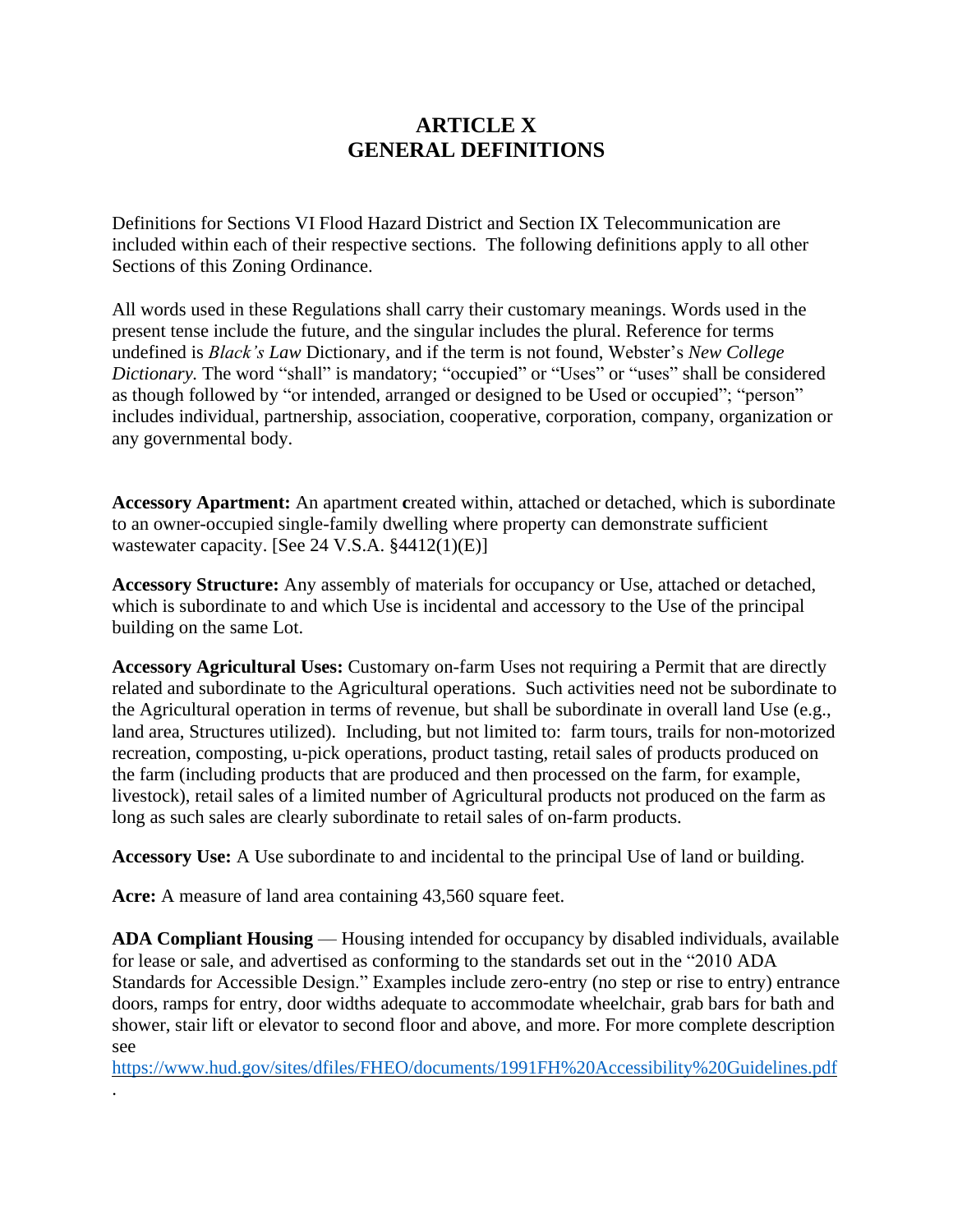## **Administrative Officer:** Zoning Administrator

**Adult Living Community** — A multi-unit housing development in which all units are available for sale or lease. The principal occupant of each dwelling unit must be sixty-two (62) years of age or up, consistent with the Federal Housing for Older Persons Act (HOPA) of 1995 and all other state and federal fair housing standards and requirements.

**Affordable Housing Development:** A housing development in which at least 20% or a minimum of 5 units, whichever is greater, are affordable housing units as defined by 24 V.S.A.§ 4303 (1). Affordable units shall be subject to covenants or restrictions that preserve their affordability for a minimum of 20 years from the date of their first sale or lease. [See 24 V.S.A. §§ 4303(2) and 4412(1)]

**Agricultural (Farm) Structure:** A Structure for an Agricultural Use or Accessory Agricultural Use licensed or Permitted by the State of Vermont under 10 VA 1021(f) and 1259(f) and 6 V.S.A. 4810 and meeting the criteria outlined in 24 VSA 4413 (d) (1). Agricultural Farm Structures do not need a Permit.

**Agricultural (Farm) Structure Notification:** The submission by the farm property owner of a plot plan showing property lines, all Structures on the Lot, and the setbacks and dimensions of the proposed Structures. [See 24 V.S.A.  $\S$  4413(d)(2)]

**Agriculture (Agricultural):** Land or Structures Used for the growing or harvesting of crops; raising of livestock; operation of orchards, including maple sugar orchards; the sale of Agricultural produce and forest products on the premises where raised; the processing or storage of products raised on the premises, as licensed and Permitted by the Commissioner of Agriculture, Food and Markets and the Use of Agricultural Structures and the storage of Agricultural equipment incidental to the above. Includes Forest Management. [See 24 V.S.A. § 4413(d)]

**Agritourism:** operations taking place on a farm that include activities that may not be directly related to the Agricultural Use. Such activities need not be subordinate to the Agricultural operation in terms of revenue, but shall be subordinate in terms of overall land Use (e.g., land area, Structures utilized). Activities must fall within one or more of the following categories:

- On-site processing, storage, sampling and tasting of crops or farm products including livestock not principally produced on the farm.
- Retail sales of crops or farm products not principally produced on the farm.
- Retail sales of non-farm products related to the farm and/or what is produced on the farm. Such retail sales of non-farm products must be clearly subordinate to the farming operation and/or other integrated Uses.
- Education, cultural, recreation programming e.g., classes, day camp, corn maze, petting zoo, etc.
- Event hosting as long as such events are clearly subordinate to the farming operation e.g., wedding venue, dinner/dance venue, theater production, etc.
- Farm Café A restaurant with indoor seating for no more than 40 people, and no more than 1,000 square feet of outdoor seating that meets the following criteria: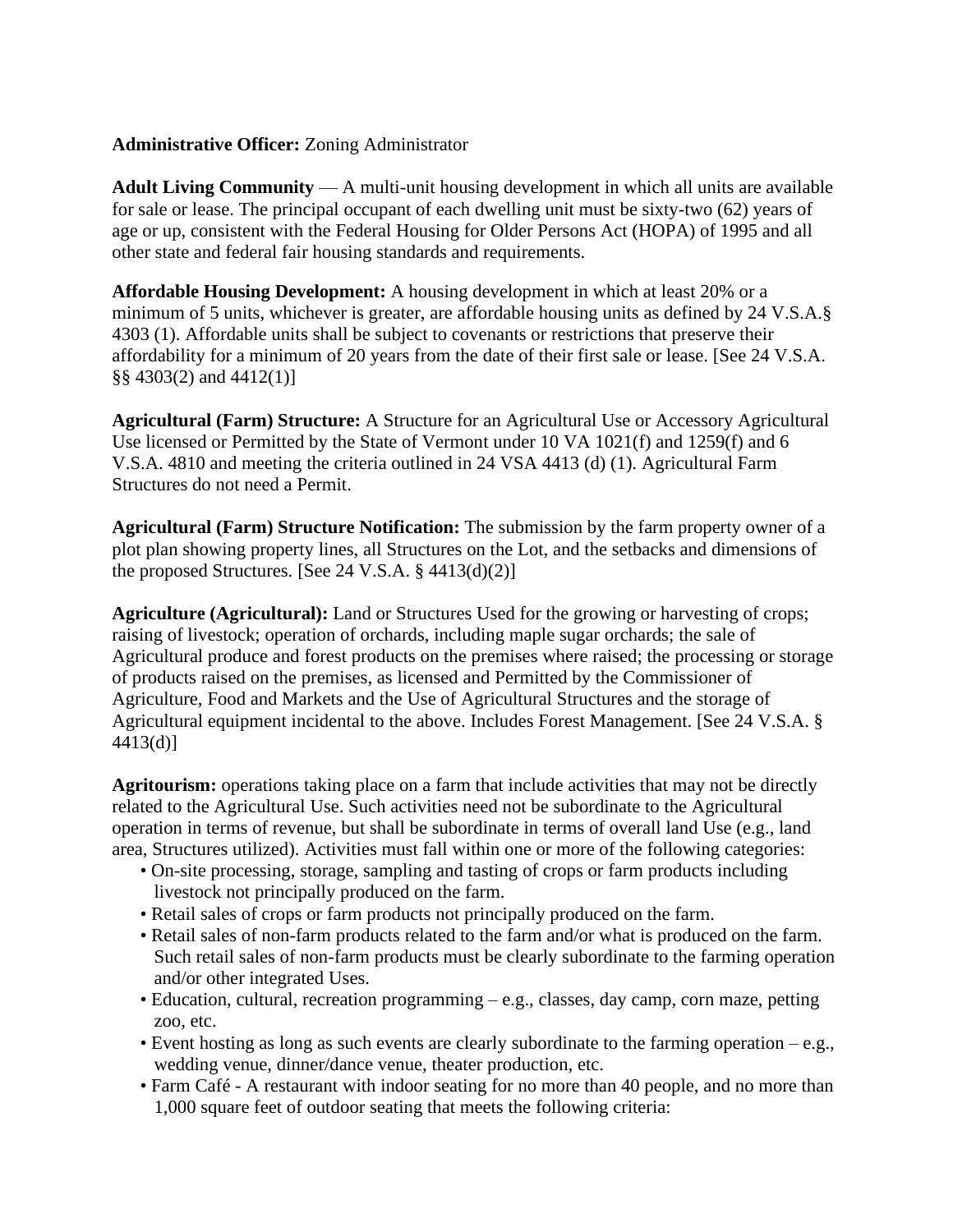- 1. Is subordinate to an Agricultural operation.
- 2. One of the principal objectives is the Use of products produced on the farm.
- 3. Is located on a parcel of at least 15 acres that contains one or more of the farm operation's principal Structures. This Use need not be subordinate to the Agricultural operation in terms of revenue, but shall be subordinate in terms of overall land Use (e.g., land area, Structures utilized). Includes dining on the premises (indoor and/or outdoor), take out dining, and delivery, but excludes drive-through service.

**Airport terminal facility:** A facility/Structure at an airport where passengers transfer between ground transportation and the facilities that allow them to board and disembark from aircraft.

**Airport Hanger:** Structure for the storage of aircraft.

**Alteration:** External structural change, rearrangement, change in location, or addition to a building, other than repairs to the building.

**Appeal:** An application to a higher authority where it is alleged that an error or mistake has occurred in an order, requirement, decision, or determination made by the Zoning Administrator or the Development Review Board. Variances are a type of appeal. A complaint is a form of appeal.

**Appropriate Municipal Panel (AMP):** The Development Review Board. [See 24 V.S.A. §§ 4303(3) and 4460]

**Automotive Service Station and Repair Garage:** Land or Structures Used for either or both the sale of petroleum products, motor fuel, oil or other fuel for the propulsion of motor vehicles and the maintenance, servicing, repairing or painting of vehicles.

**Automotive Services:** Establishments primarily engaged in furnishing automotive rental, leasing, washing or installation of accessories (such as tires, windows and stereos), and other similar activities. Retail establishments engaged in the sale of automotive accessories are not included.

**Average Grade:** The proposed finished elevation of the land around the Structure measured as an average of the highest and lowest points.

**Bank:** A business, with or without a drive-up window, for the custody, loan, or exchange of money; for the extension of credit; and for facilitating the transmission of funds. ATMs within another business are not considered to be a bank.

**Bar or Lounge:** A room or establishment where the sale and consumption of alcoholic beverages are the primary activity.

**Basement:** Any area of the building having its floor elevation below grade level on all sides.

**Basement, walk-out:** An area of the building having its floor elevation below grade level on one to three sides.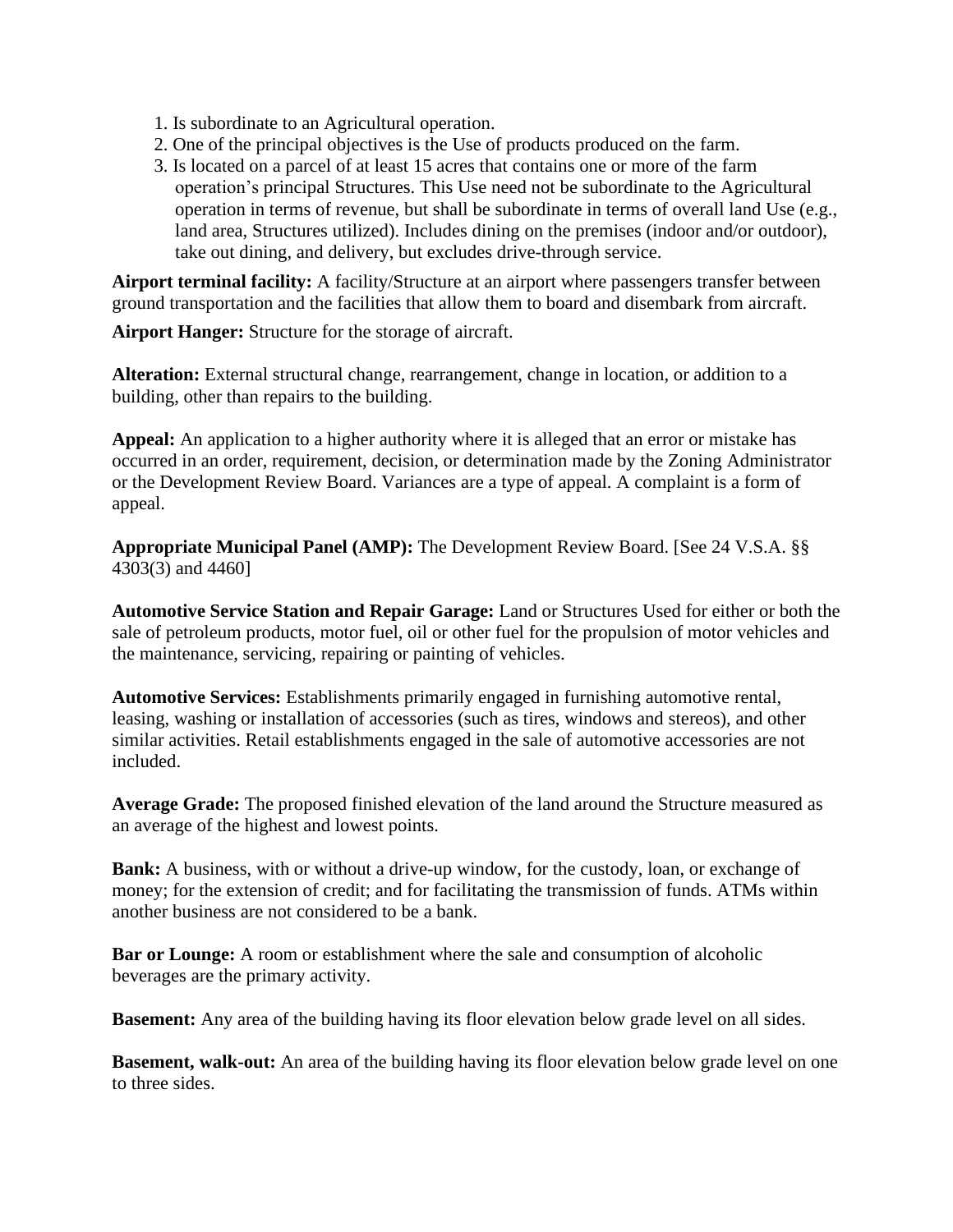**Base Lodge Facilities:** A building(s) Used for recreational support services.

**Boundary Line Adjustment:** Altering the location of a line or lines that mark the common edge of two contiguous properties.

**Buffer Area:** A space between two or more other area to prevent incompatible Uses from coming into contact.

**Buildable Site Area:** The buildable site area is the area of the site that may be altered, disturbed, or re-graded for development purposes. The buildable site area could contain buildings, roads, parking areas, sewage systems, and stormwater management facilities. The buildable site area shall not contain required open space, recreation, or natural resource protection areas.

**Building:** see Structure

**Bus Shelter:** An enclosure or canopy intended for bus passenger protection.

**Business and/or Commerce:** The purchase, sale, exchange or other transaction involving the handling or disposition of any article, substance or commodity for profit or livelihood, or the ownership or management of office buildings, office, recreation enterprises or the maintenance and Use of offices or professions and trades rendering service.

**Camp, Dwelling:** See Dwelling, Seasonal.

**Camp, Recreational:** A building or group of associated buildings containing facilities for occupancy and/or Use on a short term basis and having an overseeing entity managing the building(s) and providing services to the occupants of the facility for the purpose of providing sports, educational, developmental or recreational services. Included are sports camps, club camps, educational camps and vacation camps.

**Campground / Recreational Vehicle Park:** Temporary or permanent buildings, recreational vehicles/travel trailers, tents, or other Structures established or maintained as a temporary living quarter, occupied for recreation, religious, education, or vacation purposes.

**Canopy:** A roof-like Structure providing partial protection from the weather, with a maximum drip edge of six (6") inches. The canopy has no permanent foundation. However, a canopy Used over an automotive service station may be permanently affixed to a cement or macadam surface.

**Cemetery:** Property Used for interring the dead.

**Change of Use:** A Change of Use occurs when a Use within a Structure or property changes to another Use of the Structure or property. Changes in Use where the new Use is substantially similar to the prior Use will not be considered a Change in Use for the purposes of this Zoning Ordinance. Any Change in Use that is not substantial similar to the prior Use, even if within the same category of se (such as a Real Estate Service Business changing to a Hair Dressing Service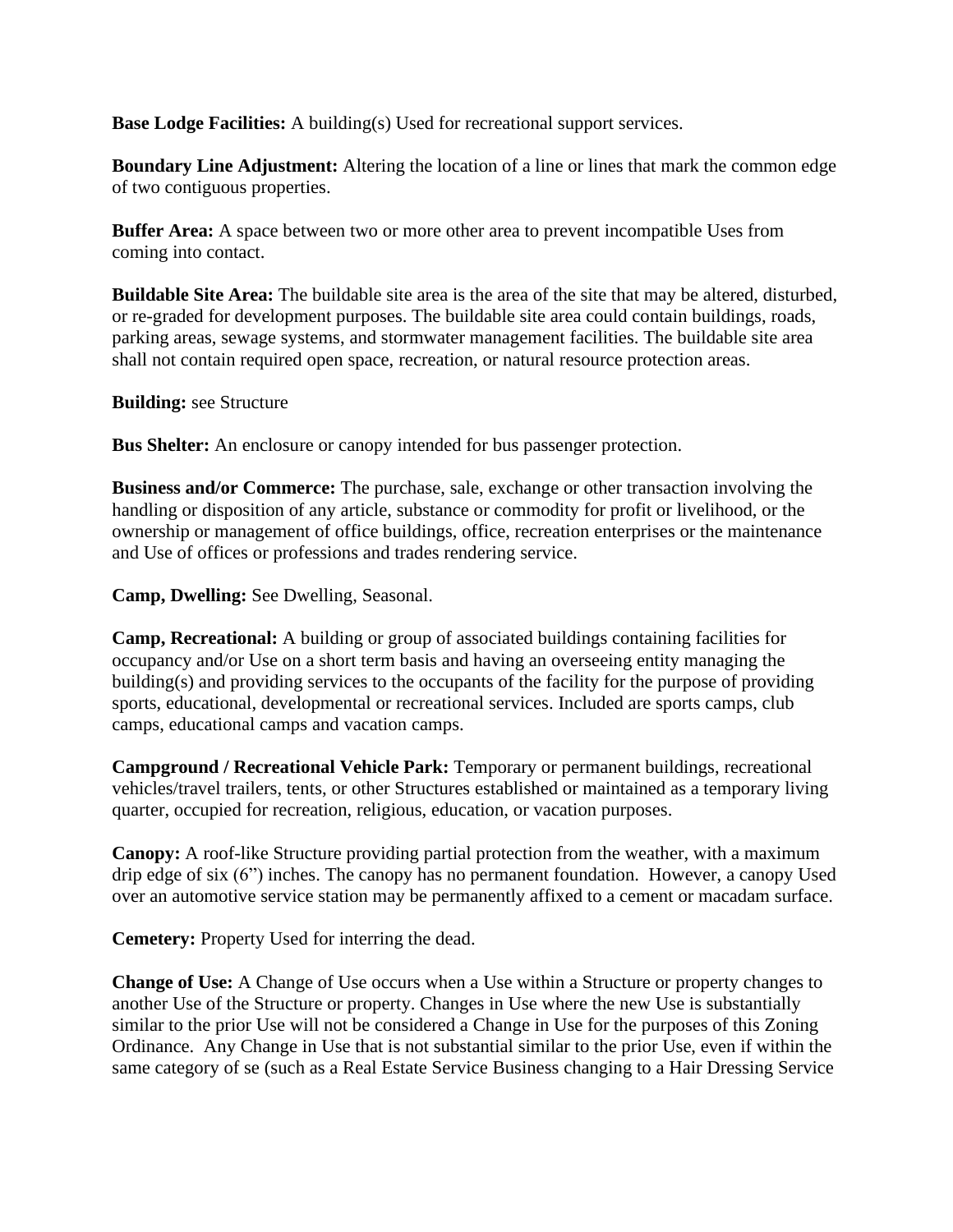Business) must obtain any written decision and approval and/or permit as defined in this ordinance.

**Child Care Facilities:** [See 24 V.S.A. § 4412(5)]

- **A. Family Child Care Home:** A state registered or licensed family child care home serving no more than six (6) full-time children and four (4) part-time children, as defined in 24 V.S.A. § 4412(5) and33 V.S.A.§ 4902(3).
- **B. Child Care Facility:** A state registered or licensed center-based program as defined and regulated by the Child Care Services Division of the Vermont Agency of Human Services, as defined in 24 V.S.A. § 4412(5) and 33 V.S.A.§ 4902(2).

**Community Facility**: A Structure or Use as defined in Section 448 of this ordinance.

**Conditional Use:** In any district, a Use that is allowed only by written decision and approval of the Development Review Board.

**Construction:** The assembly or building of a Structure.

**Cultural Facility:** See Entertainment/Cultural Facility

**Customer Entry Door**: A door used primarily for exterior ingress and egress for customers to access a business space.

**Density:** Density is a measure of the number of dwelling units per unit of area.

**Development/Developed:** See Land Development.

**Disabled** — an individual will be considered as disabled should he or she meet the definition of a person with a disability pursuant to 9 V.S.A. § 4501(2).

**District:** A geographic unit established by the provisions of Article II of this ordinance.

**Dripline:** The vertical line from the outermost edge of a roof or eave extending to the ground.

**Dwelling Unit:** A building or a portion of a building occupied or intended to be occupied for residential purposes, containing cooking, sleeping and sanitary facilities that constitute a separate independent housekeeping establishment.

**Dwelling, Multiple-Family:** A building containing separate dwelling units for three (3) or more families having separate or joint entrances, services, or facilities.

**Dwelling, One-Family:** A detached building designated for or occupied solely as a dwelling by one family.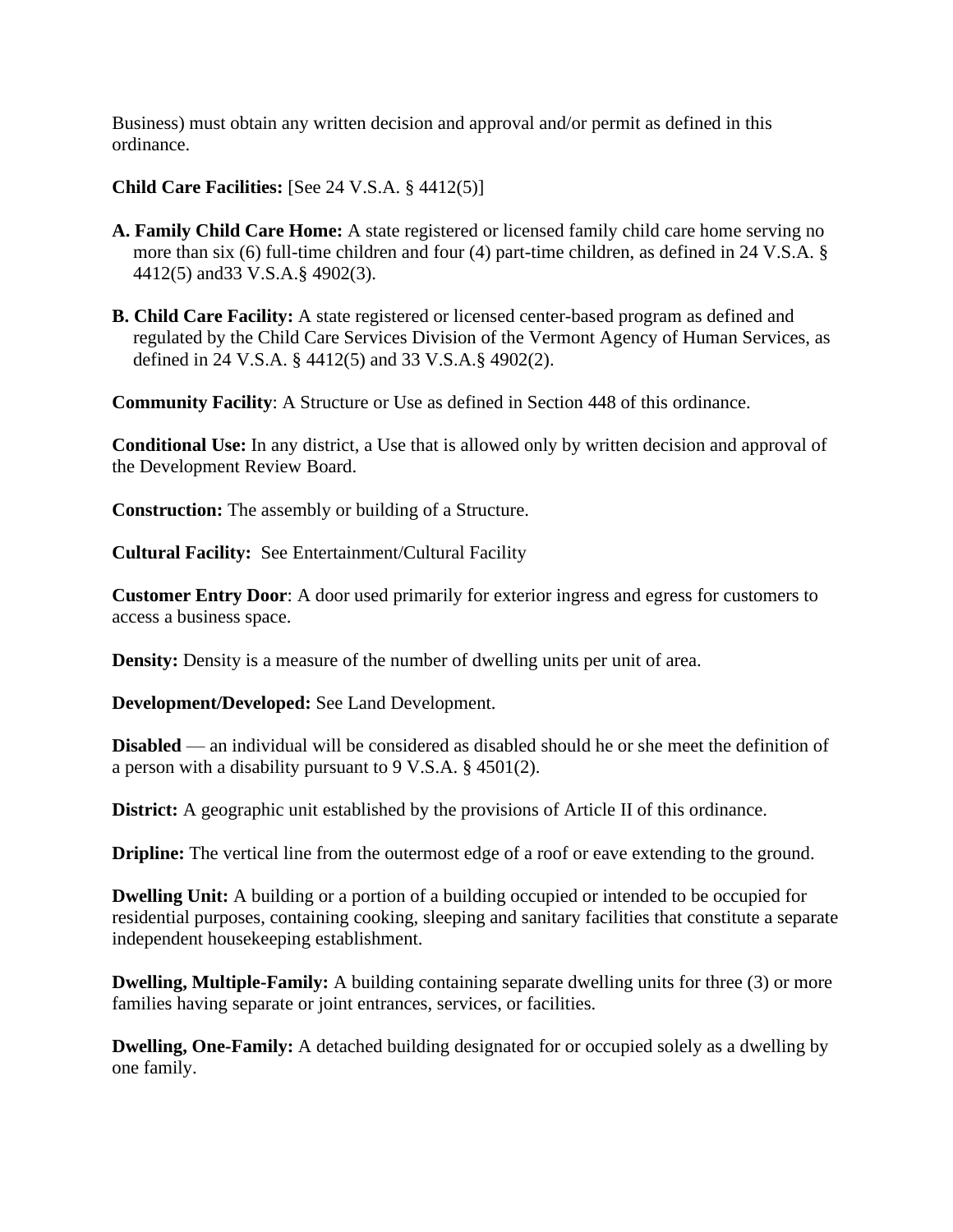**Dwelling, Seasonal:** A dwelling unit which is not a primary residence and is occupied on a part time or seasonal basis, not to exceed four (4) months per year. Seasonal dwellings shall have no indoor plumbing and must meet all other standards for development in the district. However, inside composting, incinerating, and other non-plumbed toilets are allowed.

**Dwelling, Two-Family/Duplex:** A building containing separate dwelling units for two (2) families, either side by side or top and bottom; each dwelling unit designated for occupancy as a residence for one family.

**Educational or Institutional Facility:** A public, parochial, or private institution that provides educational instruction to students.

**Entertainment/Cultural Facility:** A museum, art gallery, theater, concert hall, community center or other establishment offering programs, performances, or exhibits of cultural, educational, historical or scientific interest.

**Excavation:** The movement of soil or earth to create roads, dams, retaining walls, foundations, drainage, canals or berms.

**Extraction of Earth Resources/Quarrying:** The removal of earth, soil, sand or other materials in excess of 200 cubic yards per site, per year.

**Family:** One (1) or more persons occupying a single dwelling unit and living as a single household unit.

**Family Child Care Home:** See Child Care Facilities

**F.I.A.:** Federal Insurance Administrator.

**Forest Management: See Silviculture.** [See 24 V.S.A. § 4413(d)]

**Food Stand:** An establishment that serves food and beverages to the public for take-out and/or outdoor consumption.

**Formula Business:** Retail stores, restaurants, hotels or other establishments that are required by contract or other arrangements to adopt standardized services, décor, methods of operation, architecture or other features that make it virtually identical to businesses elsewhere.

**Frontage:** The length of a Lot bordering on and parallel with a public or private road(s) or right(s) of way.

**Golf Course:** Substantially undeveloped land, including amenities such as landscaping, irrigation systems, paths and golf greens and tees, which may be Used for golfing or golfing practice by the public or by members and guests of a private club. A golf course may include a clubhouse, restaurant, bar/lounge and shelters as Accessory Uses.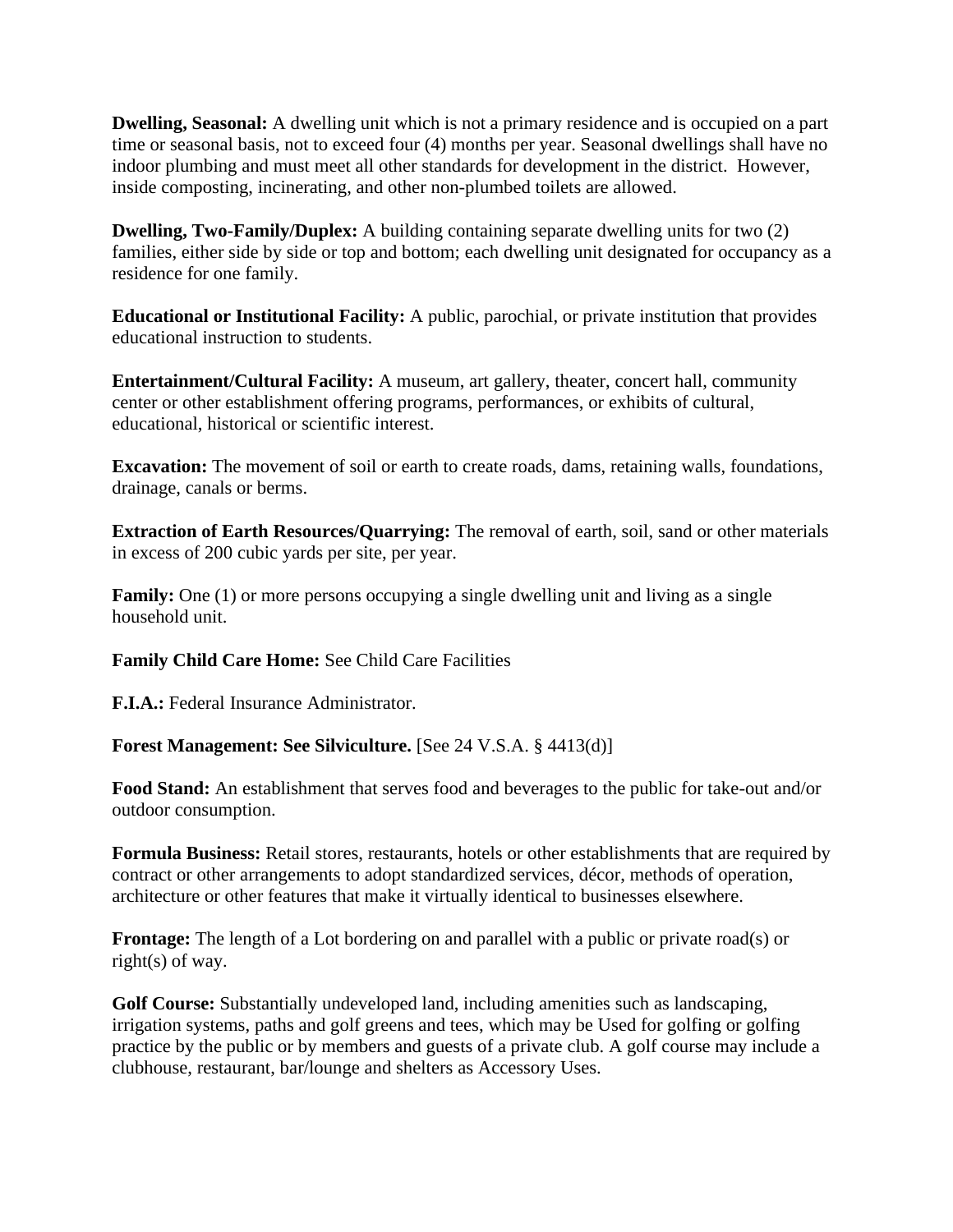**Group Home, 1-8 Residents:** A state licensed or registered residential care home or group home, serving not more than eight (8) persons who are developmentally disabled or physically handicapped, shall be considered by right to constitute an allowed single-family residential Use of property, except that no such home shall be so considered if it is located within one thousand  $(1,000)$  feet of another existing and allowed such home. [See 24 V.S.A. § 4412(1)(G)]

**Group Home, more than 8 residents:** A Group Home serving more than 8 residents.

**Health Care Facility:** An institution providing health care services and medical or surgical care, primarily to out-patients.

**Home Business:** See Article IV Section 462 for detailed definition.

**Home Industry**: See Article IV Section 462 for detailed definition.

**Home Occupation**: See Article IV Section 462 for detailed definition.

**Impervious Surface:** A surface that does not allow infiltration of rain into soil, including paved and graveled surfaces.

**Improvement:** A change or addition to the property, usually increasing the value thereof.

**Industry:** A type of Manufacturing (See Manufacturing)

**Junkyard (or Salvage Yard):** Land or Structure Used for the collection, storage, or sale of waste paper, rags, scrap metal or discarded material, or for the collecting, wrecking, dismantling, storage, salvaging and sale of machinery, parts or vehicles. A Junkyard shall also be considered to be any property which has situated on it two (2) or more un-housed Junked Vehicles, as defined herein.

**Junked Vehicle:** Any vehicle that is both (1) without a valid vehicle registration in any state, and (2) unable to be started and operated as the vehicle is intended to operate.

**Kennel:** Commercial operation for the breeding or boarding of dogs or cats.

**Lake and Ponds:** Lakes and ponds are natural or artificial bodies of water that retain water yearround. Artificial bodies of water may be created by dams, or result from excavation using machinery.

**Land Development/Developed Land:** The construction, reconstruction, conversion, Structural alteration, relocation, or enlargement of any building or other Structure; the demolition, destruction, or razing of a Structure, whether intentional or unintentional; any change in the Use of any building or other Structure, Land, or Use; the Subdivision of a parcel into two (2) or more parcels; any mining, landfill, or excavation that increases peak off-site flow; any water impoundment such as lakes and ponds. [See 24 V.S.A. §§ 4303(10) and 4449]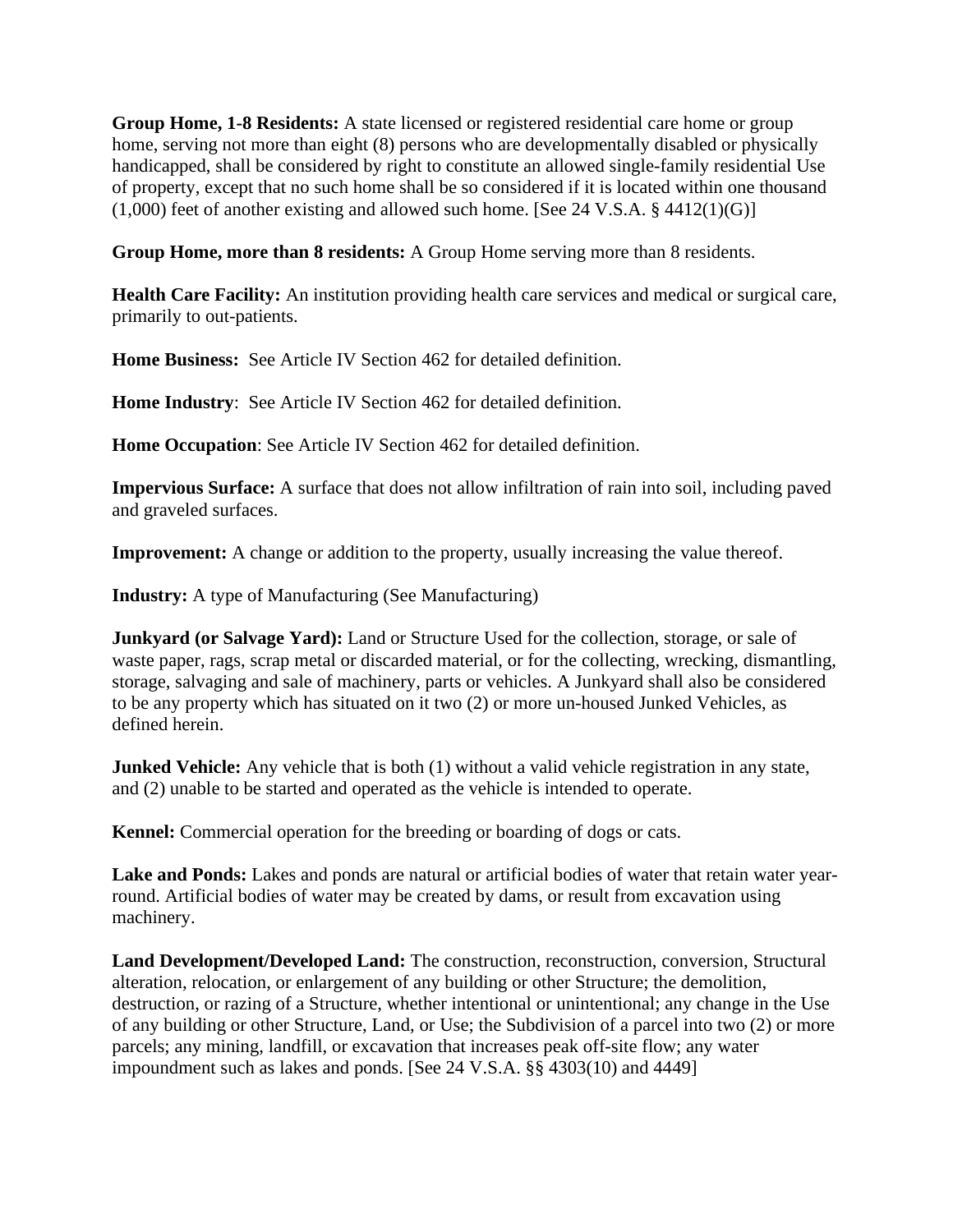**Landfill:** Land that is built up from deposits of solid materials in layers covered by soil.

**Landscaping:** Modification of the land by grading, clearing or decorative planting.

**Lodging < two (2) guest rooms:** The rental of bedrooms for overnight accommodations where the operator lives on site.

**Lodging > two (2) guest rooms:** The rental of bedrooms for overnight accommodations. Meals may be provided to the general public.

**Lot:** A measured parcel of land having fixed boundaries.

**Lot Area:** The Lot area is the area contained within the property lines of the individual parcels of land.

**Lot Coverage:** The total ground floor area of all Structures on a Lot. Lot coverage may be expressed as a percentage of the total Lot area.

**Lot Development/Developed Lot:** See Land Development/Developed Land

**Maintenance:** Performing the routine actions which keep a Structure or property in good condition.

**Maintenance Facility:** A facility Used for maintenance, repair or storage of machinery or property associated with a commercial activity.

## **Manufactured Home:** see Mobile Home

**Manufacturing:** An operation Used for packaging, processing, fabricating, assembling, treating, processing, and similar operations performed on any materials allowed by the terms of this Regulation.

**Medical Marijuana Dispensary**: A nonprofit entity registered under 18 V.S.A. § 4474(e) which acquires, processes, cultivates, manufactures, transfers, transports, supplies, sells, or dispenses marijuana, marijuana-infused products, and marijuana-related supplies or educational materials for or to a registered patient.

**Mining:** The extraction of materials from the earth. See also: Extraction of Earth Resources/Quarrying.

**Mini-Storage Facility:** A purpose–built building or group of buildings divided into separate compartments Used to meet the temporary storage needs of small businesses, apartment dwellers and other residential Users and may include refrigerated facilities.

**Mixed Use:** Any combination of Permitted or Conditional Commercial and Residential Uses allowed in the district.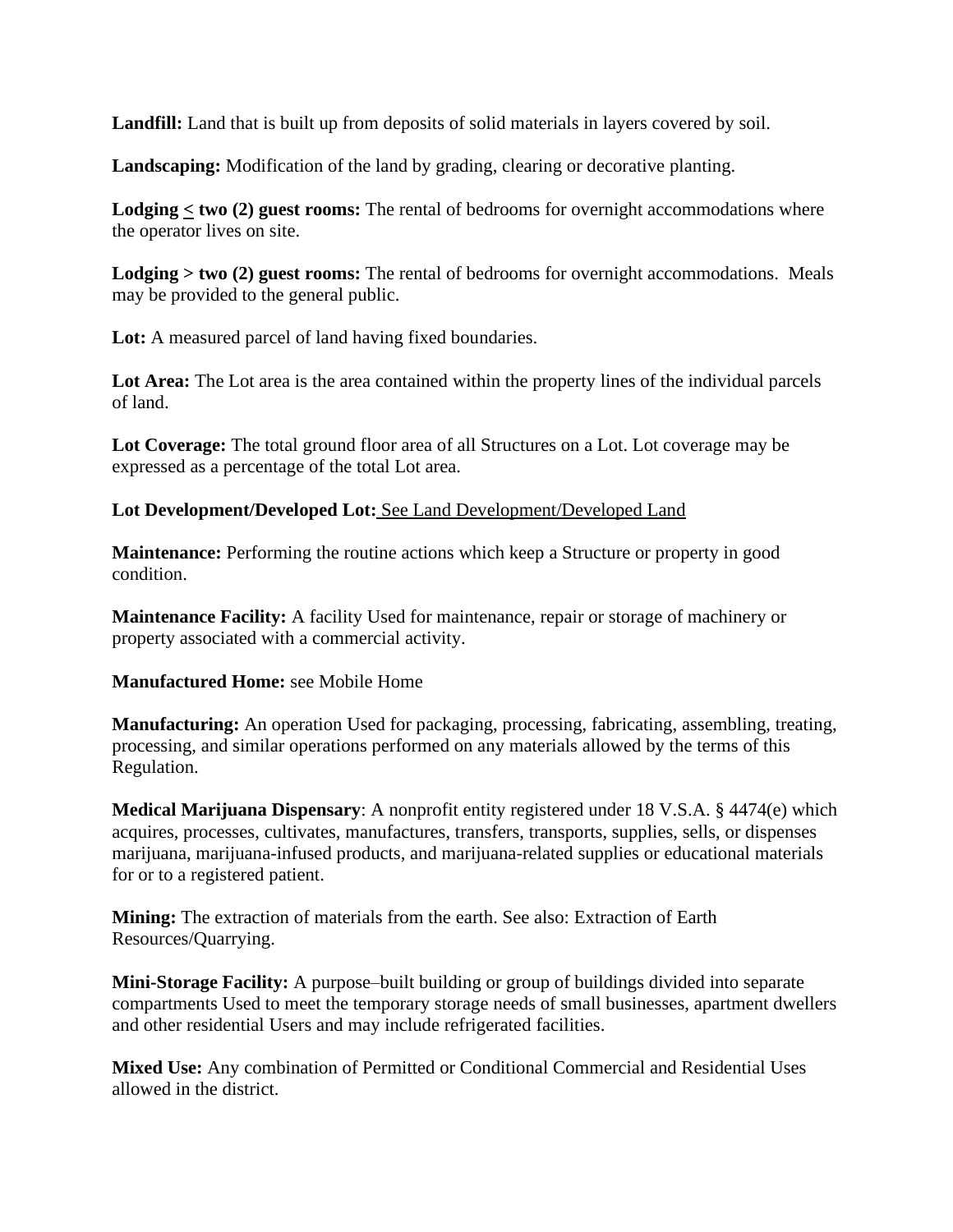**Mobile Home:** A dwelling unit that is substantially assembled in a manufacturing plant and designed to be transported to the home site on its own chassis. (Also referred to as a Manufactured Home.) Recreational vehicles shall not be considered to be manufactured homes and shall not be allowed as a permanent dwelling.

**Mobile Home Park:** A parcel of land under single or common ownership or control, which contains, or is designed, laid out or adopted to accommodate two (2) or more mobile homes.

**Multi-Business Center:** A group of businesses sharing a common building or buildings, and a common parking area.

**Municipal Transfer Station:** An area where solid waste is disposed of, prepared, or stored for transfer in a controlled, managed manner, owned and operated, or under contract by the Town of Wilmington, and which may contain a recycling facility. [See 24 V.S.A. § 4413(a)(5)]

**Municipal Utility or Safety Related Facility:** All buildings, Structures, or other protected enclosures for providing services traditionally provided by local government, including administrative offices, water and sewer operations, roads, parks, schools, parking and police and fire protection. [See 24 V.S.A.  $\S$  4413(a)(1)]

**Must:** "Must" means that any requirement stated herein is mandatory.

**Nonconforming Structure, Lot and/or Use:** A Structure, part of a Structure, a Lot (or parcel), and/or a Use that does not comply with the present ordinance, but which was created or established legally in conformance with the ordinance in effect at the time it was created or established. [See 24 V.S.A. §§ 4303(13 - 16) and 4412(7)] This includes:

- 1. Structures, Lots and/or Uses improperly authorized as a result of error by the Zoning Administrator.
- 2. All Structures, parts of Structures, Lots and/or Uses existing prior to January 26, 1968, when the first Wilmington zoning ordinance was adopted.

**Nonconformity:** A Nonconforming Structure, Lot and/or Use as defined above.

**Nursing Home/Assisted Living Facility:** An extended or intermediate care facility licensed or approved to provide full-time convalescent or chronic care to individuals who, by reason of advanced age, chronic illness or infirmity, are unable to care for themselves.

**Occupied:** "Occupied" or "Used" shall confer the intention for Use or occupancy.

**Office:** A Structure or part of a Structure, Used primarily for conducting the affairs of one (1) or more businesses, professions, services, studios or governmental agencies.

**Open Space:** Land or space not occupied by a building or other roofed Structure.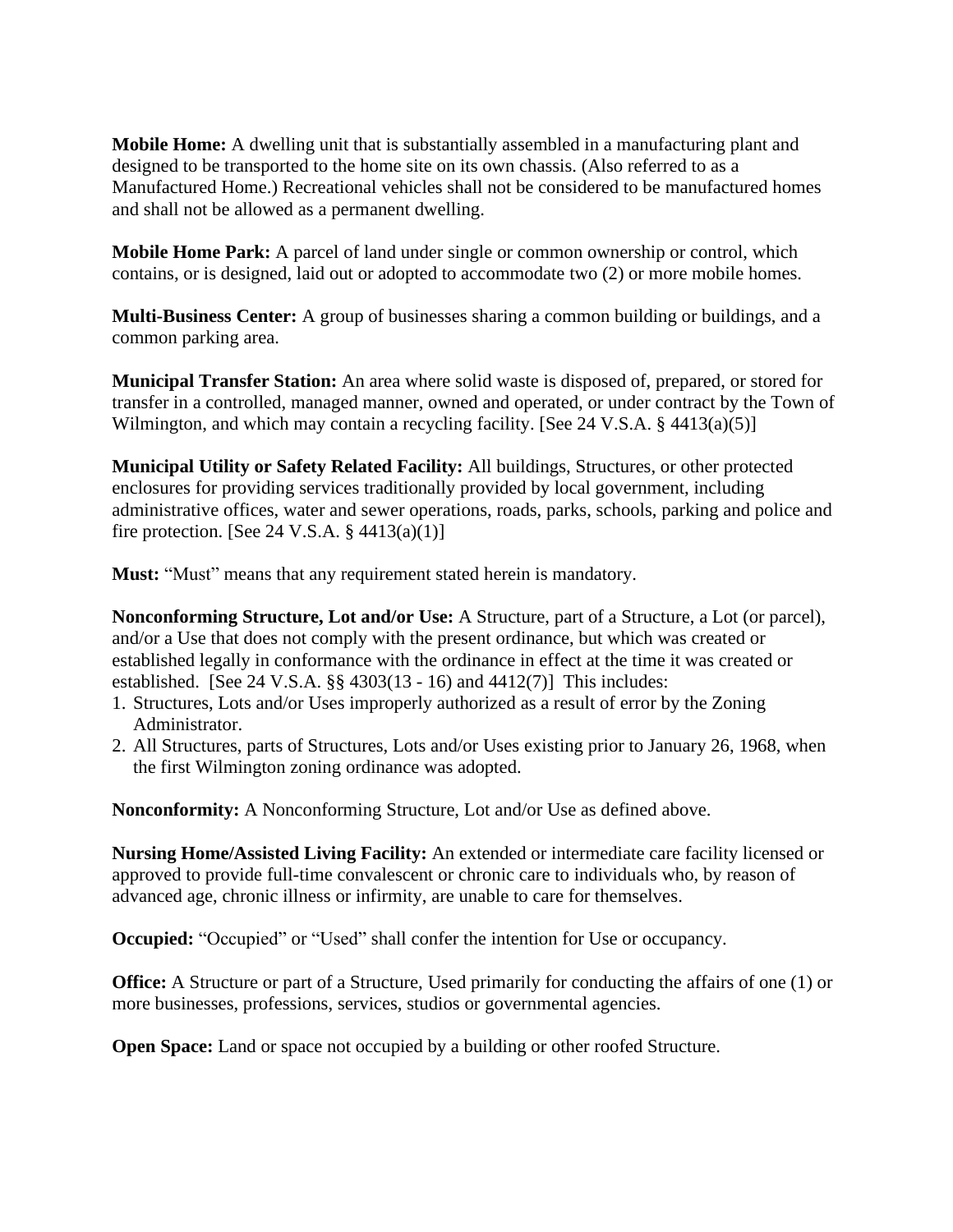**Open Space Ratio:** The open space ratio is a measure of the intensity of land Use. It is calculated by dividing the total amount of open space within the development by the base site area.

**Parking Space:** Refers only to off-street space Used for the temporary location of one licensed motor vehicle, which is at least ten (10) feet wide and eighteen (18) feet long, not including the access driveway and having direct access to a street or alley.

**Parking Lot:** An open, firm-surfaced area, other than street or public way, to be Used for parking by employees, visitors, and/or patrons of any government office, public accommodations, business, commercial, or industrial establishment, or any other business open to the general public.

**Permitted Use:** In any district, a Use that is allowed only through issuance of a Permit by the Zoning Administrator.

**Person:** An individual, a corporation, a partnership, an association and any other incorporated or unincorporated organization or group. [See 24 V.S.A. § 4303(17)]

**Place of Worship:** The Use of a building or grounds primarily intended for the conducting of organized religious services or activities. [See 24 V.S.A. § 4413(a)(3)]

**Planned Unit Development:** One or more Lots, tracts, or parcels of land to be developed as a single entity, the plan for which may propose any authorized combination of density or intensity transfers or increases, as well as the mixing of land Uses. This plan, as authorized, may deviate from bylaw requirements that are otherwise applicable to the area in which it is located with respect to Lot size, bulk, or type of dwelling or building, Use, density, intensity, Lot coverage, parking, required common open space, or other standards. [See 24 V.S.A. §§ 4303(19) and 4417]

**Plot Plan:** A plan or map of an individual property that is to scale and shows all boundary lines and Lot line distances, road frontage, driveways, curb cuts, fences and stone walls. A plot plan must locate and identify roads and brooks, easements and rights-of-ways, and must locate all existing buildings/Structures with dimensions and shows setback dimensions from property lines.

**Premises:** A piece of land or real estate including the buildings thereon.

**Primary Use:** The principal Use on a property.

**Premises:** A tract of land, including any buildings or portion of a building thereon.

**Principal Building:** The Structure on the Lot containing the Primary approved Use or Uses.

**Private Club:** A Structure and related facilities owned or operated by a corporation, association, or group of individuals established for the fraternal, social, education, recreational or cultural enrichment of its members.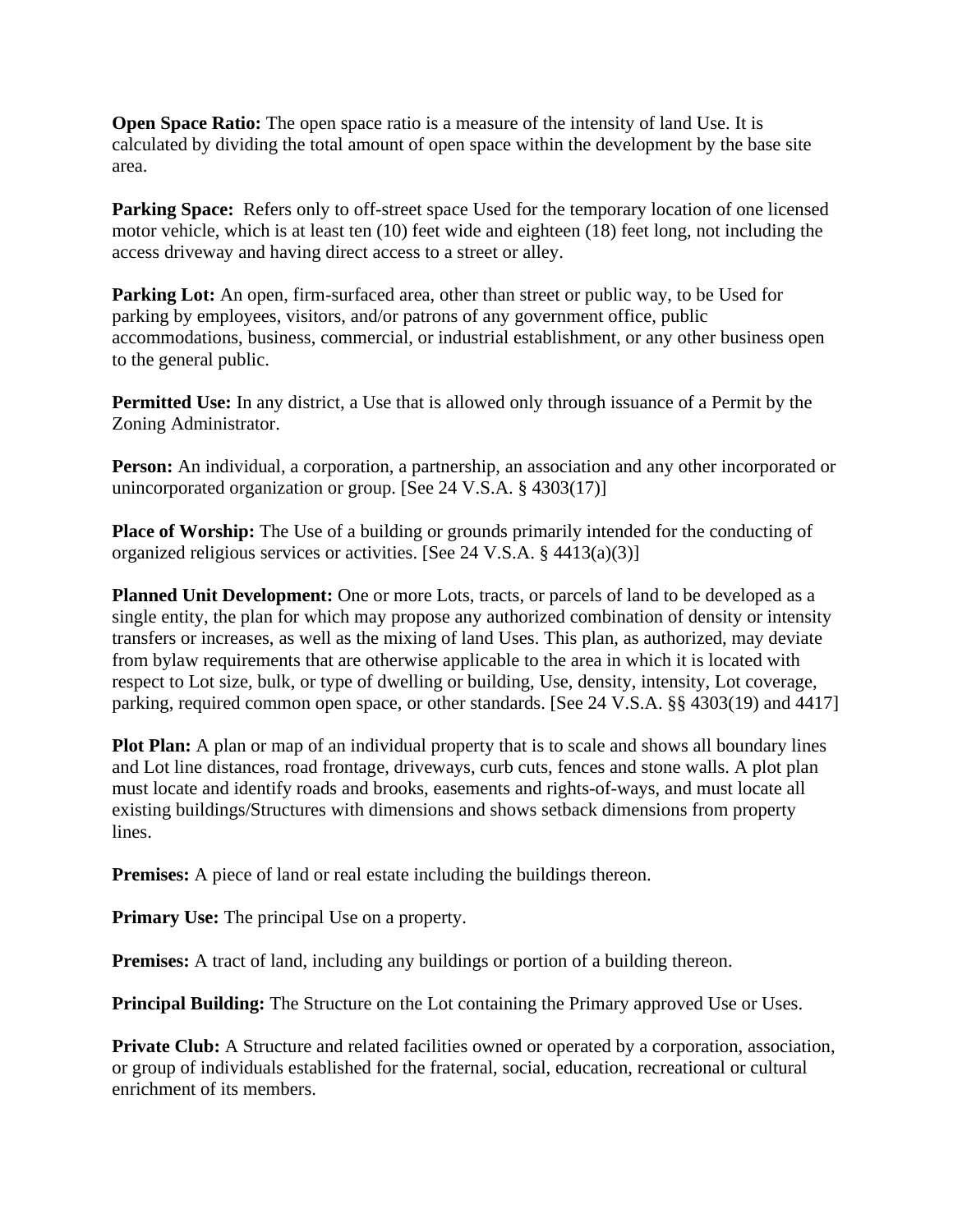**Private Road:** For the purposes of this ordinance, any thoroughfare or road of less and or equal to .2 miles, owned and maintained by a private individual, organization, or company rather than by a government.

**Property Line:** The line dividing two pieces of property. For the purpose of determining conformity with dimensional requirements of this zoning ordinance, for any property with a right-of-way the property line will be measured to the right-of-way. Right-of-way lands will not count in dimensional calculations.

**Public Road:** For the purposes of this ordinance, a Public Road is:

1) any thoroughfare, road, or highway of any length, maintained or owned by the state, town, or other municipal corporation, and

2) any thoroughfare, road, or highway of greater than .2 miles, whether or not maintained or owned by a private individual, organization, or company.

Public Road shall mean the entire width of the right-of-way. Where no width is defined, right-ofway shall be considered to be 25 feet from the centerline on each side.

**PUD:** See Planned Unit Development

**Recreation Facility, Outdoor:** Land and/or Structures Used for outdoor recreational activities that require alteration or maintenance of the land, such as: developed parks and playing fields, playgrounds, hunting preserves, ski and snowmobile centers and associated trails, mountain bike centers and associated trails, tennis courts, swimming pools, ice rinks, etc. Such activities may include minor supporting Structures such as benches, bridges, backstops, dugouts, warming huts, etc. Such activities may include larger supporting Structures (e.g., customer reception, rental equipment, restrooms, locker rooms, clubhouses, etc.) as long as such Structures indeed support the outdoor recreation activity, and do not constitute an indoor recreational facility.

**Recreation, Indoor:** A recreational activity conducted wholly within a Structure.

**Recreation, Outdoor**: A recreational activity conducted wholly or partially outdoors. Specifically included in this Use are outdoor recreational activities that require no substantial alteration or maintenance of the land, such as: undeveloped green space or park land, primitive hiking, cross-country ski, ATV, snowmobile, mountain bike or sleigh trail, VT Association of Snow Travelers (VAST) trail, etc. Outdoor recreational activities that are incidental or accessory to a Primary Residential Use, and Used primarily by the residents of the property shall also constitute allowed Accessory Use, and shall not be considered Outdoor Recreational Facilities – e.g., a backyard badminton or volleyball court, horseshoe pit, etc.

**Recreational Vehicle:** Any motor home, vehicle or trailer, including travel trailers, campers, motor homes or similar vehicles, which are intended to be Used as sleeping or camping for short periods of time. Recreational vehicles shall not mean a manufactured, prefabricated, modular or similar Structure, which is intended for Use as a dwelling unit.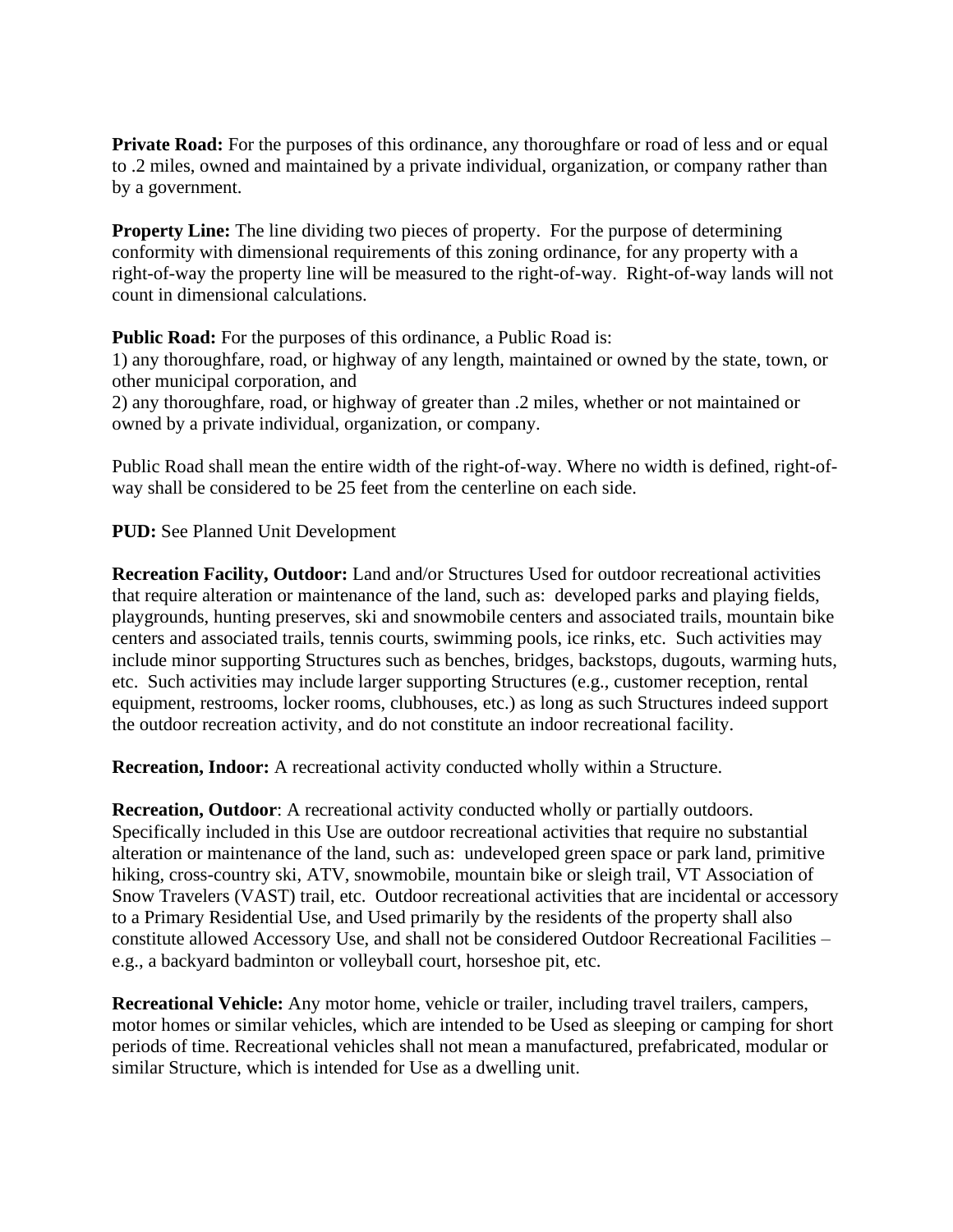**Remodel:** To renovate.

**Renovation:** The process of restoring or improving a Structure.

**Repair:** To mend or restore to good condition.

**Restaurant:** An establishment, the primary function of which is to serve food and beverages to the public within a building.

**Restoration:** Work performed on a building in order to return it to a previous state.

**Retail Business:** A business delivering goods, or providing services to the general public.

**Right-of-Way:** A legal right of passage over another's land.

**Salvage Yard:** see Junkyard

**Sawmill:** A facility where timber may be processed into building materials, not including the processing of timber for Use on the same Lot by the owner or resident of that Lot. See Wood Processing Operation.

**Senior Housing** — housing designed with mobility accommodations consistent with ADA standards and/or designed for occupancy where the principal occupant is sixty-two (62) years of age or up, consistent with the Federal Housing for Older Persons Act (HOPA) of 1995 and all other state and federal fair housing standards and requirements.

**School:** see Educational or Institutional Center

**Secondary Use:** Any Use other than the Primary Use.

**Service Business:** A business primarily engaged in providing assistance (as opposed to products) to individuals, business, government, or other enterprises. Examples include, but are not limited to: hair salon, caterer, appliance repair shop, real estate agency, laundromat, tailor, pet grooming business, etc. May also include incidental retail sales as a minor portion of the business; for example, as a Cosmetologist may sell shampoo.

**Setback:** The distance between the nearest portion of a building on a Lot and the public or private road or a property line and extending the full width of the Lot. In no case shall the dripline of a building extend onto an adjoining property.

**Setback Area:** The space on a Lot required to be left open and unoccupied by buildings or Structures, either by the front, side or rear yard requirements of this by-law. Distance shall be measured perpendicularly from the edge of any public or private road or property line to the nearest portion of the Structure, and shall extend the full width of the Lot.

**Setback, Front:** A setback measured from the property line abutting a public or private road. Corner Lots may choose a single "front."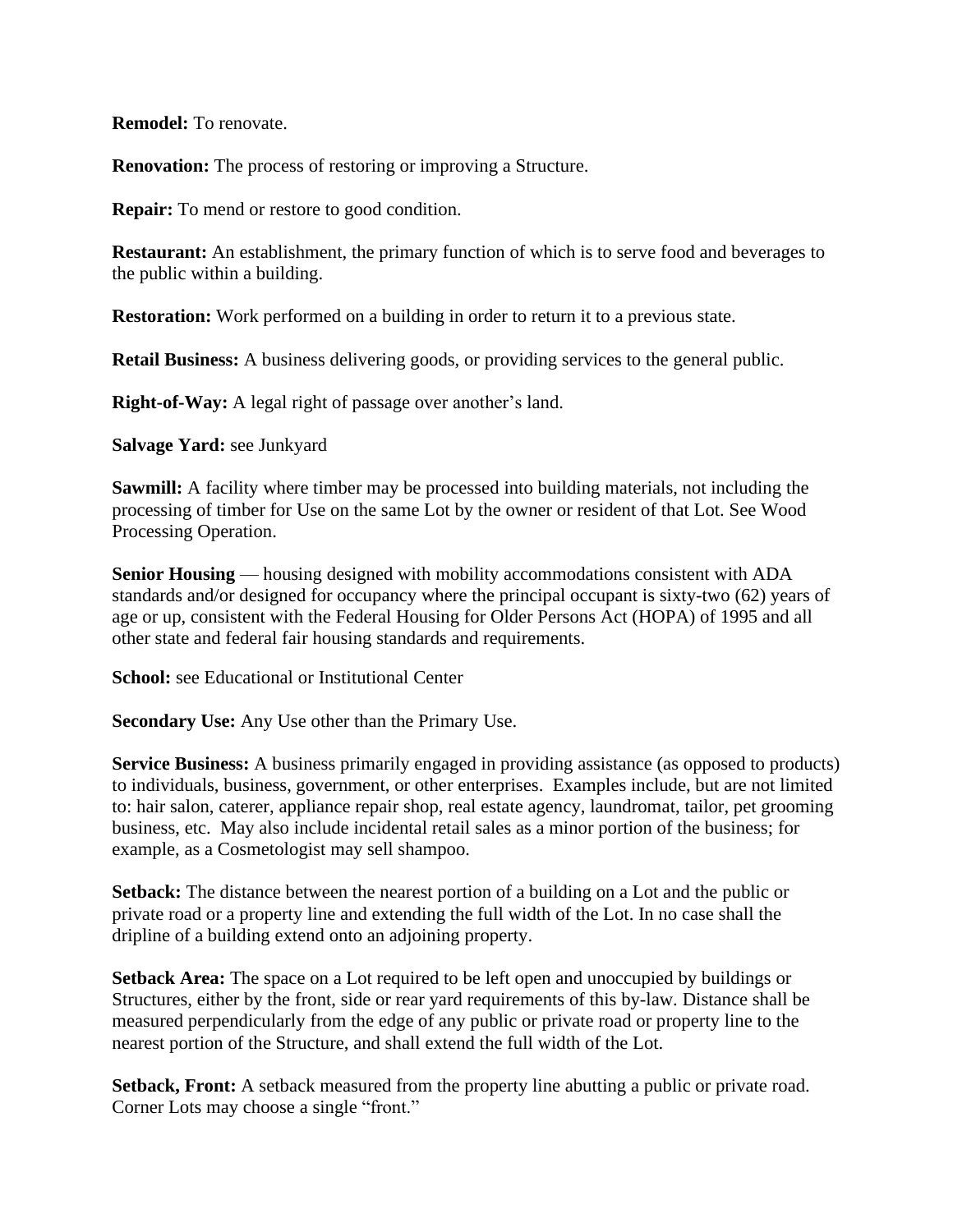**Shall:** "Shall" means that any requirement stated herein is mandatory.

**Should:** Something that is expected or recommended.

**Sign:** Any Structure, display, device or representation, either temporary or permanent, which is designed or Used to advertise or call attention to or direct persons to any business, association, profession, commodity, product, institution, service, entertainment, person, place, thing or activity of any kind whatsoever, and is intended to be visible from a public road. A sign shall include window signs, as defined herein, with the exception noted in the definition of window signs. Types of signs include:

**Awning -** A type of wall sign that is attached to an awning, canopy, or other structural protective cover over a door, entrance, window or other outdoor service area.

**Banners and Posters** - A temporary sign of lightweight fabric, vinyl, cardboard, or other material.

**Flush Mounted** - A sign affixed to and mounted parallel to or painted on the face of the building or Structure.

**Freestanding (Pole, Pedestal, Post, Flag, Plaza) -** A sign supported by Structures or supports in or upon the ground and independent of support from any building.

**Hanging:** A sign attached to a building or Structure, other than Flush Mounted, generally two sided, supported by a Structure other than the face of the building,

**Header**: A sign appearing directly above a plaza sign, identifying the name of the plaza complex.

**Panel:** Smaller signs attached to a plaza sign, representing individual businesses. **Structure Mounted:** A sign attached to or painted on a Structure, including Flush Mounted and Hanging.

**Window Signs**: Any sign affixed to a window or door. Displays of merchandise shall not be considered window signs.

**Sign – Graphics:** The pictorial information displayed on a sign, including logos, designs or other visual representations.

**Sign – Internal Illumination:** Any sign where an internal light source shines through a transparent or semitransparent sign face to illuminate the sign's message. Neon and LED illumination are considered forms of internal illumination.

**Sign - Off Premises:** A sign which directs attention to a business, profession, commodity, service, or entertainment that is not carried on, sold, or offered on the same premises on which the sign is located.

**Silviculture:** The developing, caring for or cultivating of forests, or the management and harvesting of timber. (See Forest Management) [See also 24 V.S.A. § 4413(d)(3)]

**Site Area:** All land within the tract as defined in the deed. This area shall be computed from an actual site survey rather than from a deed description.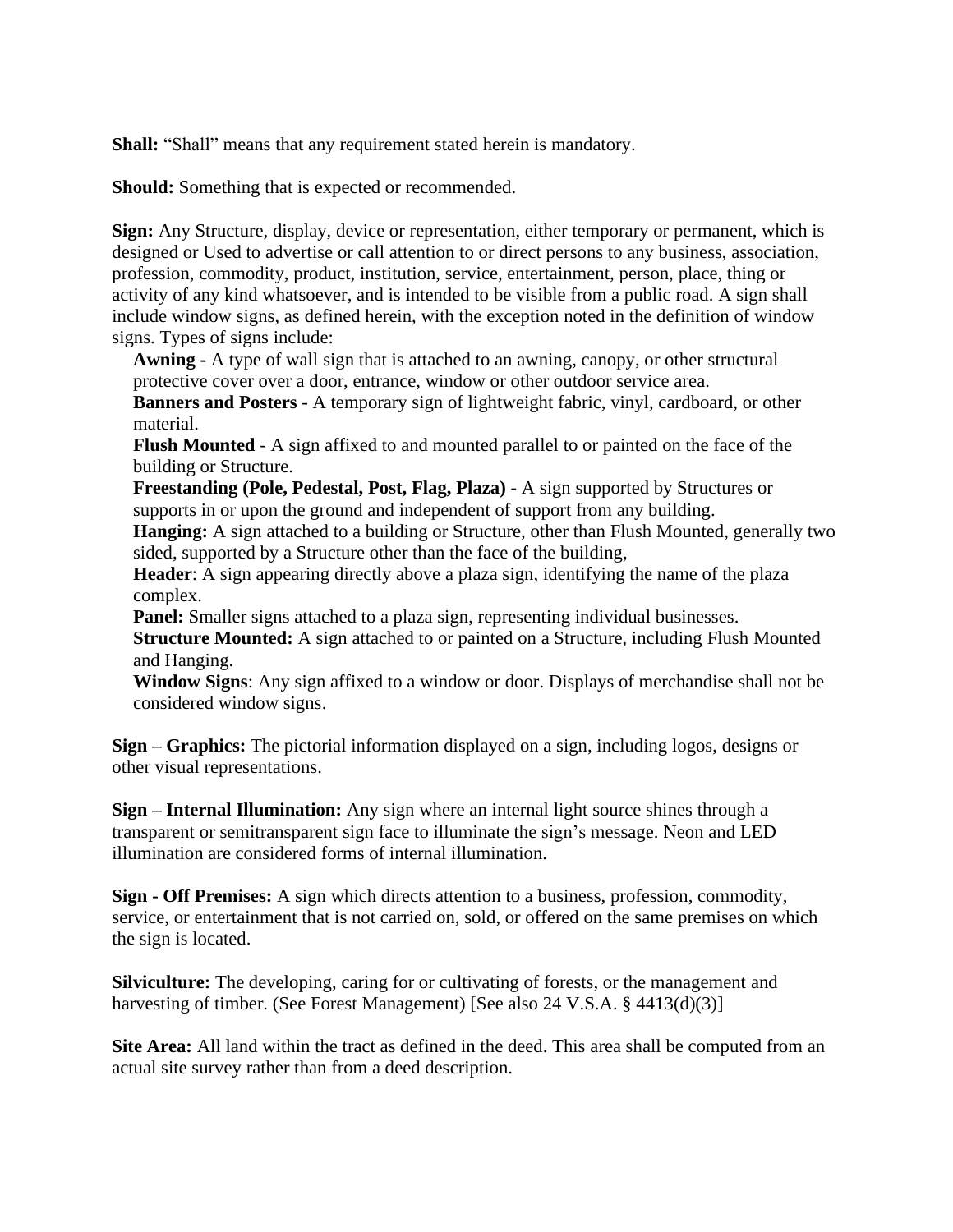**Slaughterhouse, Agricultural:** A facility on a farm licensed and Permitted as an Agricultural Use or an Accessory Agricultural Use under 10 VA 1021(f) and 1259(f) and 6 V.S.A. 4810 where animals are killed and/or butchered and a majority of the animals are raised on the premises. An Agricultural Slaughterhouse is an Accessory Agricultural Use.

**Slaughterhouse, Commercial:** Any facility where animals are killed and/or butchered not meeting the definition of Slaughterhouse, Agricultural or Slaughterhouse, Custom Processor under this ordinance.

**Slaughterhouse, Custom Processor:** Any person who maintains an establishment licensed by the Vermont Agency of Agriculture, Food, and Markets, for the purpose of processing livestock, meat, meat food product, poultry, or poultry product exclusively for Use in the household of the owner of the commodity, be him/her and members of his/her household, and his/her nonpaying guests and employees. The meat from a custom processed animal cannot be sold and must be identified as "NOT FOR SALE".

**Snowmaking Facility:** Any installation for snowmaking to include pump house, valve stations, maintenance building, or snowmaking pond/reservoir, snow guns, compressors and hoses.

**Start of Construction:** Includes substantial improvement, and means either the first placement of permanent construction of a Structure on a site, such as the pouring of slab or footings, the installation of piles, the construction of columns, or any work beyond the stage of excavation. Permanent construction does not include land preparation, such as clearing, grading and filling; nor does it include the installation of streets and/or walkways; nor does it include excavation for a basement/footing/piers/foundation or the erection of temporary forms.

**Steep Slopes:** Areas where the average slope is 15 percent or greater.

**Storage Facility:** Property or Structures Used for the storage of materials, vehicles, machinery or other goods in the conduct of business or for financial gain except as defined as Mini-Storage Facility or Warehouse. Re-use of existing Structures is encouraged.

**Street:** A Public Road.

**Street Line:** The line dividing the Public Road and a Lot. Where the width of a Public Road is not established or cannot be determined, the street line shall be considered to be twenty-five feet from the center of the travelled way of the public road.

**Structural Alteration:** Work performed on a building that changes its size, area, height or other dimension.

**Structure, Large:** Any fence, building or assembly of materials for occupancy or Use with a footprint greater than 150 square feet or over ten (10) feet in height. All Large Structures are subject to setbacks and do require a Permit. Signs and their supporting Structures are not considered a Large Structure. (See Structure Height)